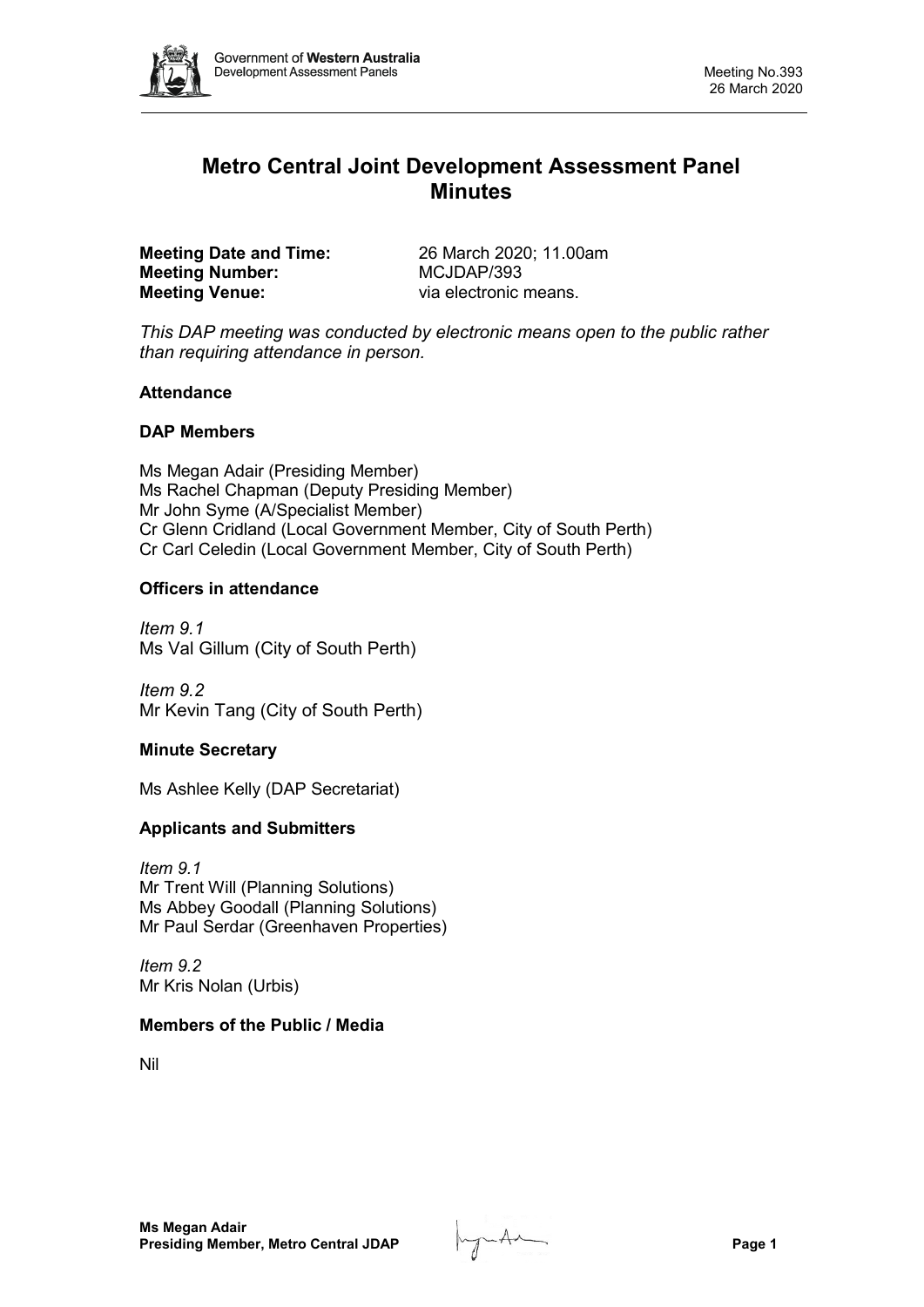

## **1. Declaration of Opening**

The Presiding Member declared the meeting open at 11.04am on 25 March 2020 and acknowledged the traditional owners and pay respect to Elders past and present of the land on which the meeting was being held.

The Presiding Member announced the meeting would be run in accordance with the DAP Standing Orders 2017 under the *Planning and Development (Development Assessment Panels) Regulations 2011*.

The Presiding Member advised that in accordance with Section 5.16 of the DAP Standing Orders 2017 which states *'A person must not use any electronic, visual or audio recording device or instrument to record the proceedings of the DAP meeting unless the Presiding Member has given permission to do so.',* the meeting would not be recorded.

In response to the COVID-19 situation, this meeting was convened via electronic means. Members were reminded to announce their name and title prior to speaking.

## **2. Apologies**

Cr Stephen Russell (Local Government Member, City of South Perth)

## **3. Members on Leave of Absence**

Nil

#### **4. Noting of Minutes**

DAP members noted that signed minutes of previous meetings are available on the [DAP website.](https://www.dplh.wa.gov.au/about/development-assessment-panels/daps-agendas-and-minutes)

#### **5. Declaration of Due Consideration**

All members declared that they had duly considered the documents.

#### **6. Disclosure of Interests**

Nil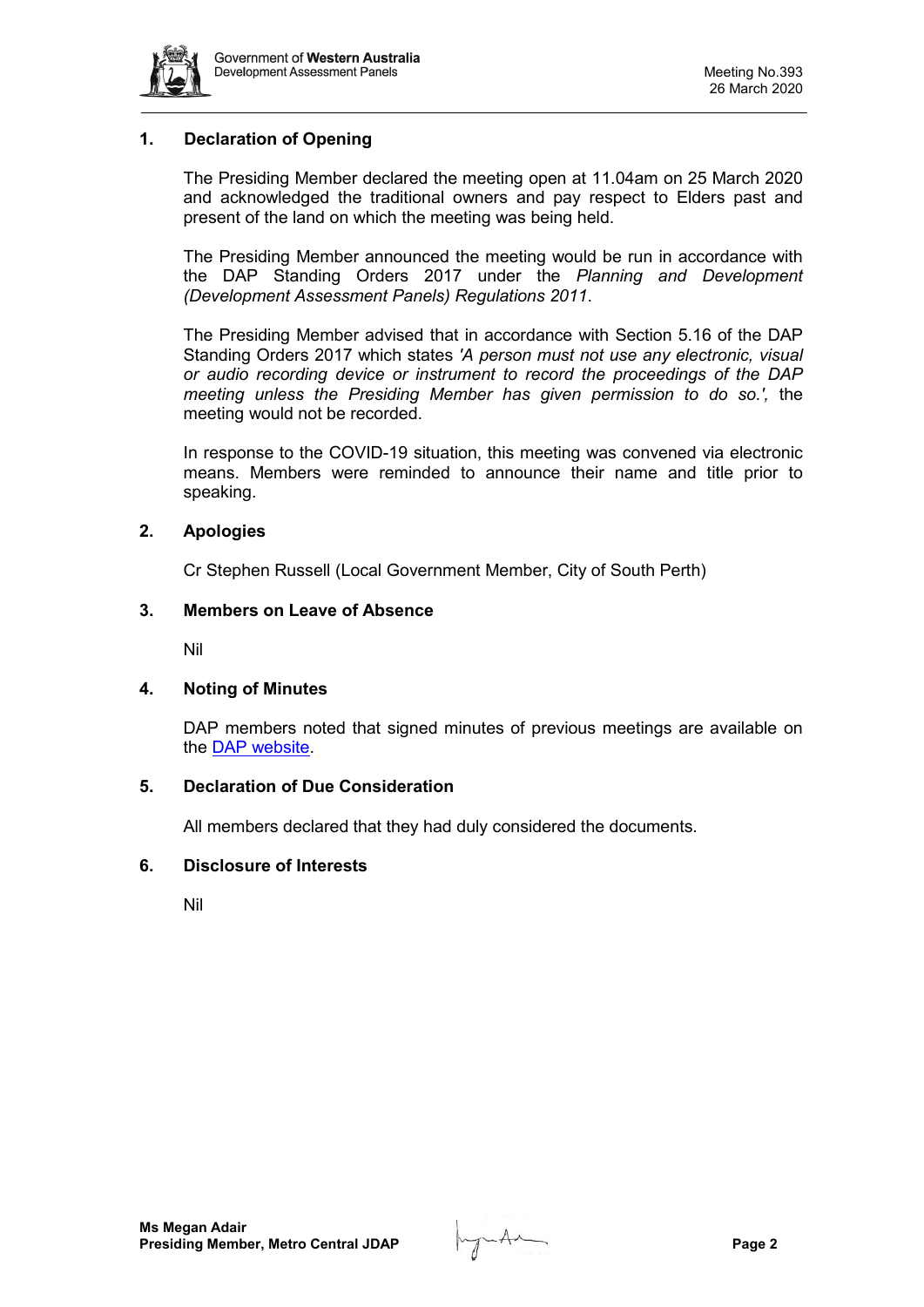

## **7. Deputations and Presentations**

- **7.1** Mr Trent Will (Planning Solutions) addressed the DAP in support of the application at Item 9.1 responded to questions from the panel in relation to Item 9.1
- **7.2** Mr Paul Serdar (Greenhaven Properties) responded to questions from the panel in relation to Item 9.1.
- **7.3** The City of South Perth officers responded to questions from the panel in relation to Item 9.1.

## *The presentation at Item 7.1 – 7.3 was heard prior to the application at Item 9.1.*

- **7.4** Mr Kris Nolan (Urbis) addressed the DAP in support of the application at Item 9.2 and responded to questions from the panel.
- **7.5** The City of South Perth officers responded to questions from the panel in relation to Item 9.2.

## *The presentations at Items 7.4 - 7.5 were heard prior to the application at Item 9.2.*

## **8. Form 1 – Responsible Authority Reports – DAP Application**

Nil

## **9. Form 2 – Responsible Authority Reports – Amending or cancelling DAP development approval**

| 9.1 | <b>Property Location:</b><br><b>Development Description:</b>   | Lot 1, No. 127 Melville Parade, Como<br>Amendments to Previously Approved Mixed<br>Development in a four (4) storey building plus<br>mezzanine |
|-----|----------------------------------------------------------------|------------------------------------------------------------------------------------------------------------------------------------------------|
|     | <b>Proposed Amendments:</b>                                    | Minor amendments by way of Modifications to car<br>parking stackers and minor changes to building<br>layouts.                                  |
|     | Applicant:<br>Owner:<br>Responsible Authority:<br>DAP File No: | <b>Planning Solutions</b><br>Ling Pty Ltd<br>City of South Perth<br>DAP/18/01428                                                               |

#### **REPORT RECOMMENDATION**

**Moved by:** Ms Rachel Chapman **Seconded by:** Mr John Syme

That the Metro Central JDAP resolves to:

1. **Accept** that the DAP Application reference DAP/18/01428 as detailed on the DAP Form 2 dated 8 January 2020 is appropriate for consideration in accordance with regulation 17 of the *Planning and Development (Development Assessment Panels) Regulations 2011*;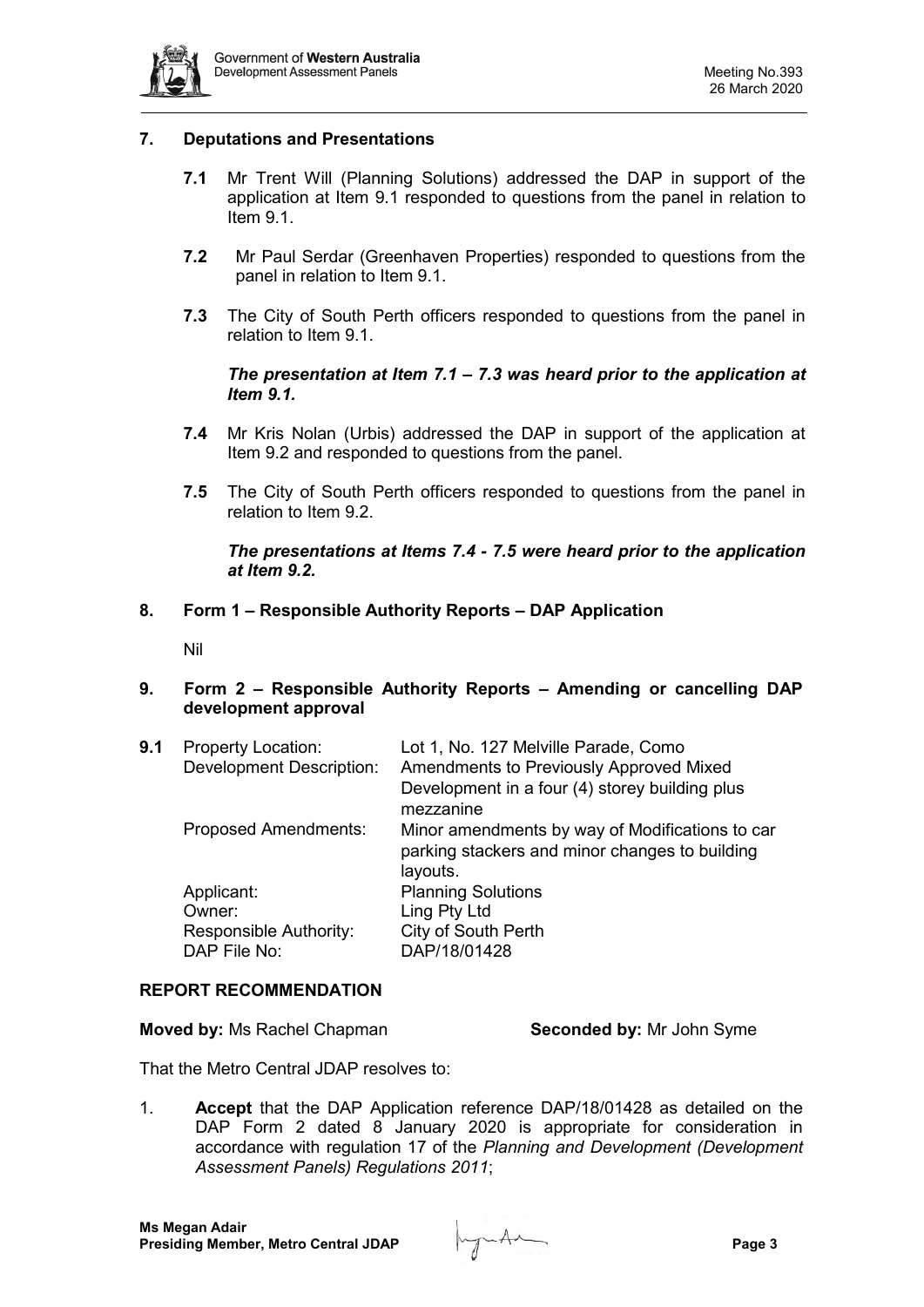

2. **Approve** the DAP Application reference DAP/18/01428 as detailed on the DAP Form 2 dated 8 January 2020 and accompanying plans (**Attachment 1**) approved in accordance with *Clause 68* of the *Planning and Development (Local Planning Schemes) Regulations 2015, Clause 24(1) and 26* of the *Metropolitan Region Scheme,* and the provisions of the *City of South Perth Town Planning Scheme No. 6*, for the request to vary a condition of development approval at Lot 1, No. 127 Melville Parade, Como subject to:

## **Deleted Conditions:**

- 1. The development shall be in accordance with the approved plans unless otherwise authorised by the City of South Perth or the Metro Central JDAP.
- 2. Prior to the issue of a building permit, revised plans shall be submitted, to the satisfaction of the City of South Perth that incorporate the following:
	- (i) Entry area (in the building structure) to be widened as necessary to allow access as required by Australian Standard AS 2890.1 (2004) (Appendix B2.1, B2.2 and B3.2); and
	- (ii) Entry driveway to meet Australian Standard AS 2890.1, Figure 3.3 (p33) sight truncations of 2m x 2.5m at property boundary.
	- (iii) The blind isle at end of property to be recessed 1.3 metres rather than 1.0 metre, as per Australian Standard AS 2890.1, Figure 2.3 (p16), as the Stackers cannot be widened 300mm.

## **Amended Conditions:**

- 7. Prior to the issue **submission** of a building permit, a Public Art Concept for the subject development or alternatively a contribution to public art within the vicinity of the development, to the value of 1.0% of the construction value shall be submitted to, **and approved in writing by** the City **of South Perth**. **Prior to the**  submission of an occupancy permit application, the approved public art Concept shall be **implemented and maintained thereafter,** to the satisfaction of the City of South Perth.
- 9. The use of the café/restaurant shall be limited as follows:
	- (i) The hours of operation for the Café/Restaurant shall be limited to between 7.00am and 4.00pm.
	- (ii) The use of the courtyard located between the building and the street frontage is strictly not permitted for use as alfresco dining by the café/restaurant.
	- **(iii) The dining area of the café/restaurant is restricted to 40 square metres of seating area as indicated on the approved plans.**
- 18. The car stacker system must achieve the following minimum internal dimensions and specifications for all car bays within the system:
	- a. Height: 2.1 metres. **2.1 metres for the bays at ground level and 1.9 metres for the upper and lower bays**
	- b. Length: 5.5 metres.<br>c. Width: 2.5 metres.
	- c. Width: 2.5 metres.
	- d. Weight bearing capacity: 2,600 kilograms.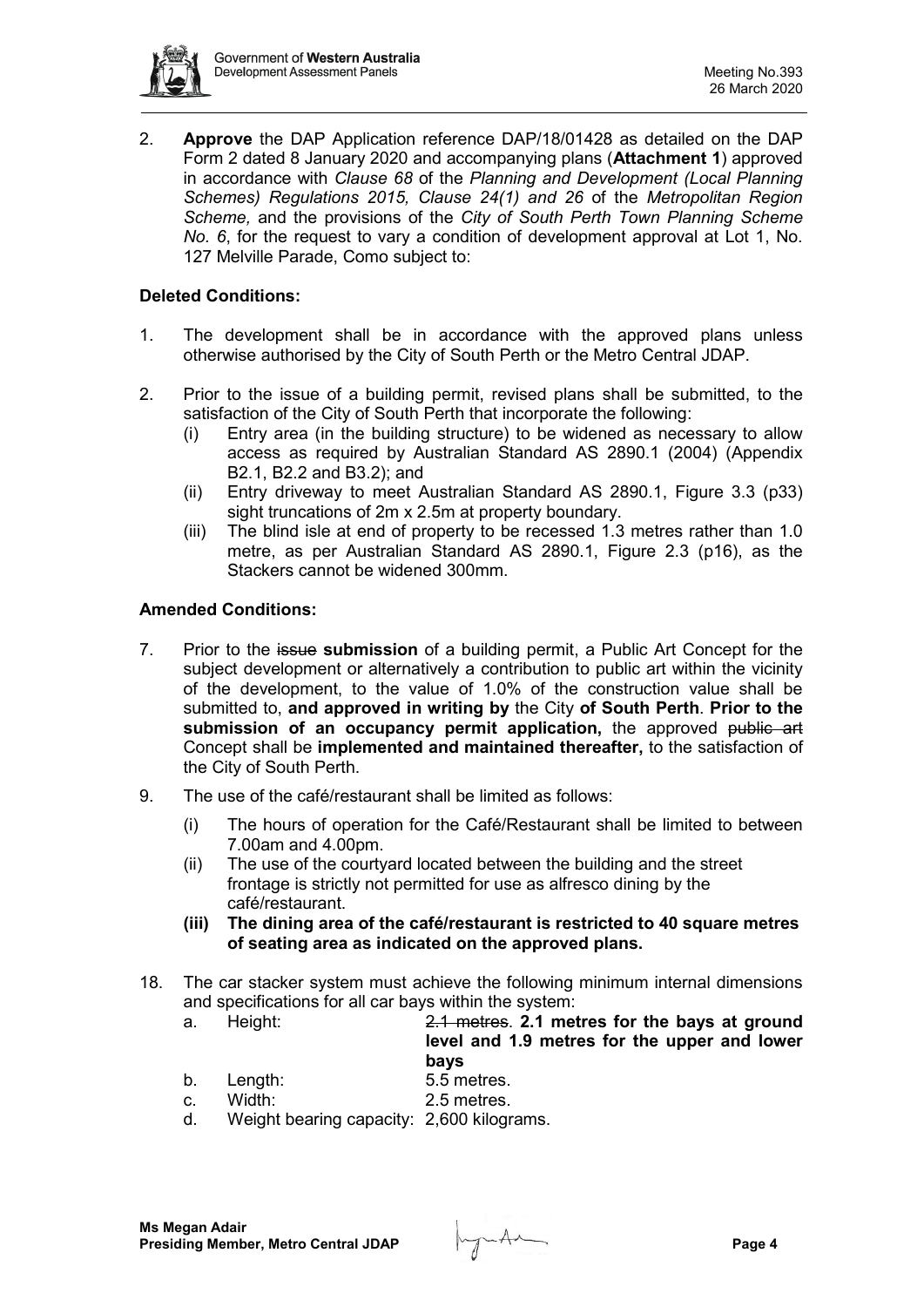

Details to be provided prior to submission of a building permit to the satisfaction of the City of South Perth.

24. Waste management shall occur in accordance with the Waste Management Plan prepared for Ling Pty Ltd by Talis for the development (Project Number: TW18027 dated May 2018) and endorsed by the City of South Perth.

Prior to submission of a building permit, an amended Waste Management Plan shall be submitted to the City of South Perth for approval.

Waste Management shall occur in accordance with the approved amended Waste Management Plan.

25. All stormwater from the property shall be discharged into the street system unless otherwise approved by the City (refer also to related Advice Note).

Prior to the submission of a building permit, the applicant must be in receipt of an approved "Stormwater Drainage Application" that confirms the design is to the satisfaction of the City of South Perth.

## **Additional Conditions:**

- 29. Prior to the submission of a building permit, the applicant must be in receipt of an approved "Crossings Application" that confirms the design is to the satisfaction of the City of South Perth.
- 30. Prior to the submission of a building permit, a notification, pursuant to section 70A of the Transfer of Land Act 1893 is to be placed on the certificate of title of the lot at the expense of the applicant. The notification is to state as follows: *"The site includes 17 car stacker spaces with a head height of 1.9 metres which may not accommodate all passenger vehicles"*

All other conditions and advice notes on the previous approval dated 26 September 2018 shall remain unless altered by this application.

#### **AMENDING MOTION 1**

The following amendments were made en bloc:

#### **Moved by:** Ms Rachel Chapman **Seconded by:** Mr John Syme

(i) That amended Condition 7 be deleted and Condition 7 from the original determination be retained.

**REASON:** Whilst the changes to the condition are considered minor, the need for the proposed amendment to Condition 7 is not related to the DAP Form 2 application, ie it is not generated by the amendment sought to the application and therefore it would not be reasonable to impose such a requirement.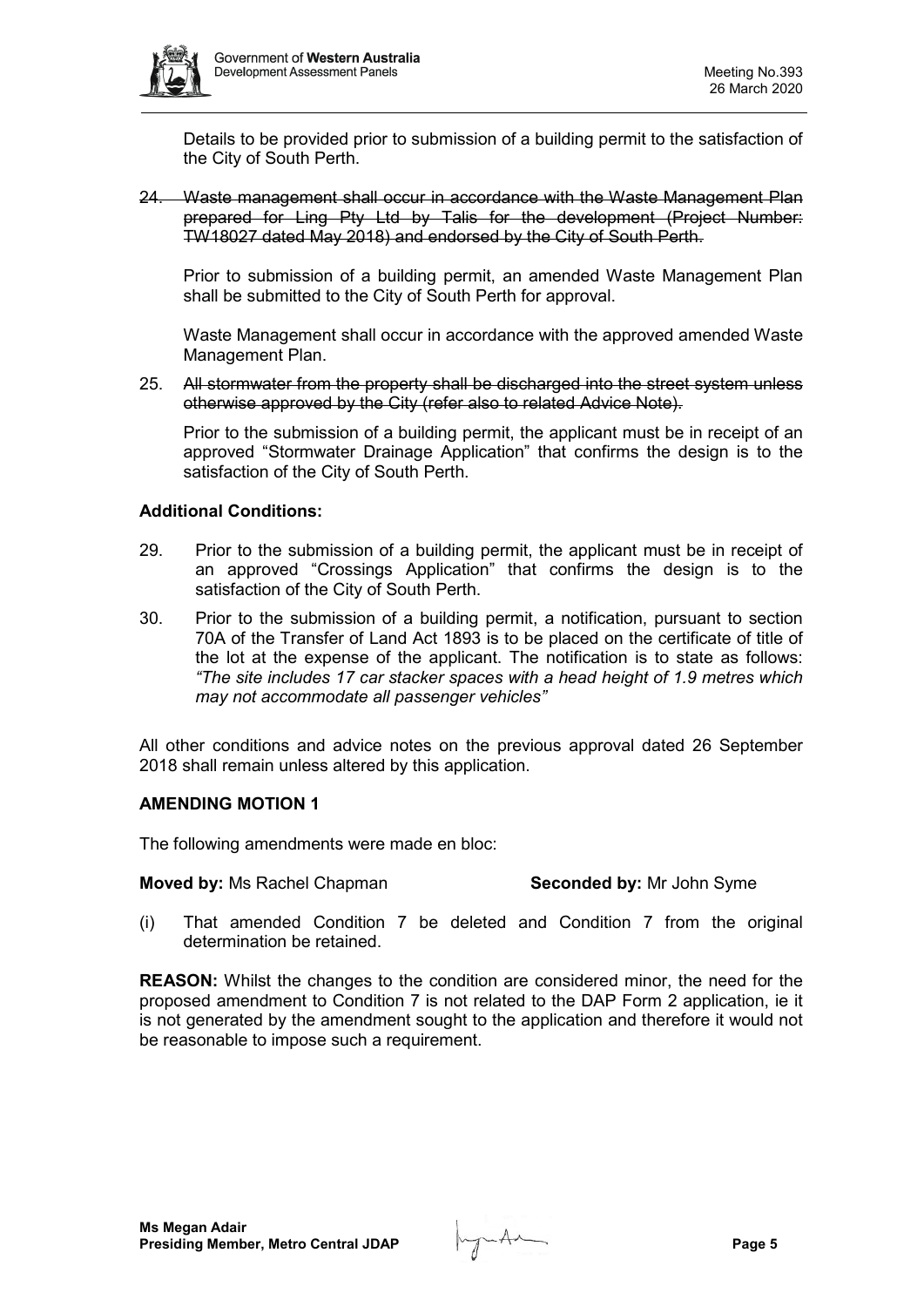

(ii) That Condition 9 be amended to read as follows:

*The use of the café/restaurant shall be limited as follows:*

- *(i) The hours of operation for the Café/Restaurant shall be limited to between 7.00am and 4.00pm.*
- *(ii) The use of the courtyard located between the building and the street frontage is strictly not permitted for use as alfresco dining by the café/restaurant.*
- *(ii) The whole dining area of the café/restaurant use is restricted to 40 square metres of seating area .*

**REASON:** The amendment to the condition will provide for the courtyard to be used in conjunction with the dining area for a café/restaurant use whilst ensuring that no more than 40m2 is used for this purpose to ensure compliance with parking requirements.

(iii) That amended Condition 25 be deleted and Condition 25 from the original determination be retained.

**REASON:** Whilst the changes to the condition are considered minor, the need for the proposed amendment to Condition 25 is not related to the DAP Form 2 application, ie it is not generated by the amendment sought to the application and therefore it would not be reasonable to impose such a requirement.

(iv) That additional Condition 29 be deleted.

**REASON:** The need for the proposed additional condition requiring an approved crossover application is not related to the DAP Form 2 application, ie it is not generated by the amendment sought to the application and therefore it would not be reasonable to impose such a requirement.

(v) That a new Condition 29 be added to read as follows:

*If the development the subject of this approval is not substantially commenced within a period of 2 years from today's approval date the approval will lapse and be of no further effect.*

**REASON:** It was considered reasonable to extend the approval timeframe given the current approval will lapse in 6 months and additional time may be required due to current and evolving circumstances.

## **The Amending Motion was put and CARRIED UNANIMOUSLY.**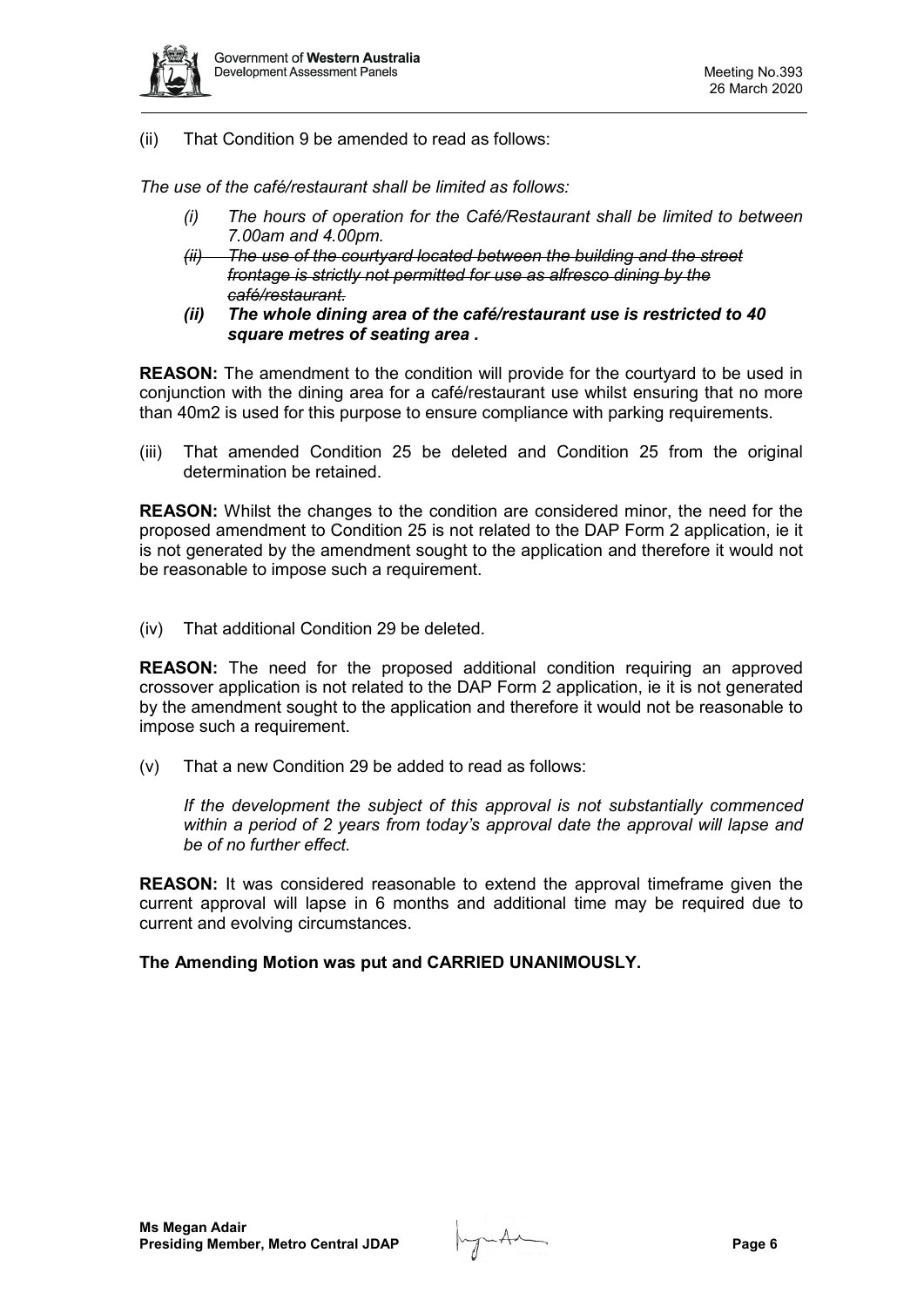

## **AMENDING MOTION 2**

**Moved by:** Ms Rachel Chapman **Seconded by:** Mr John Syme

That proposed Condition No 30 be amended to read as follows:

Prior to the submission of a building permit, a notification, pursuant to section 70A of the Transfer of Land Act 1893 is to be placed on the certificate of title of the lot at the expense of the applicant. The notification is to state as follows: *"The site includes 17 car stacker spaces with a head height of 1.9 metres which may not accommodate all passenger vehicles"*

*Any future sales contracts and strata management statement and/or by-laws shall include information regarding the operation of the car stacker system, including notification that the storage space in the car stacker has a clearance of 1.9m. The proponent shall provide evidence of this to the City of South Perth prior to occupancy of the development.* 

**REASON:** A section 70A notification would not be appropriate in this situation and would not have the desired effect of ensuring future purchasers and occupiers/tenants/lessees of the building were informed of the limitations of the car stacker system. This information should instead be included in sales contracts, management statements and by-laws which must be provided to all future/prospective tenants and owners.

## **The Amending Motion was put and CARRIED (3/2)**

| For: | Megan Adair    |
|------|----------------|
|      | Rachel Chapman |
|      | John Syme      |
|      |                |

Against: Cr Carl Celedin Cr Glen Cridland

### **AMENDING MOTION 3**

**Moved by:** Ms Megan Adair **Seconded by:** Cr Glenn Cridland

That amended Condition 18 be deleted and Condition 18 from the original determination be retained.

#### **The Amending Motion was put and CARRIED (3/2).**

- For: Ms Megan Adair Cr Glenn Cridland Cr Carl Celedin
- Against: Ms Rachel Chapman Mr John Syme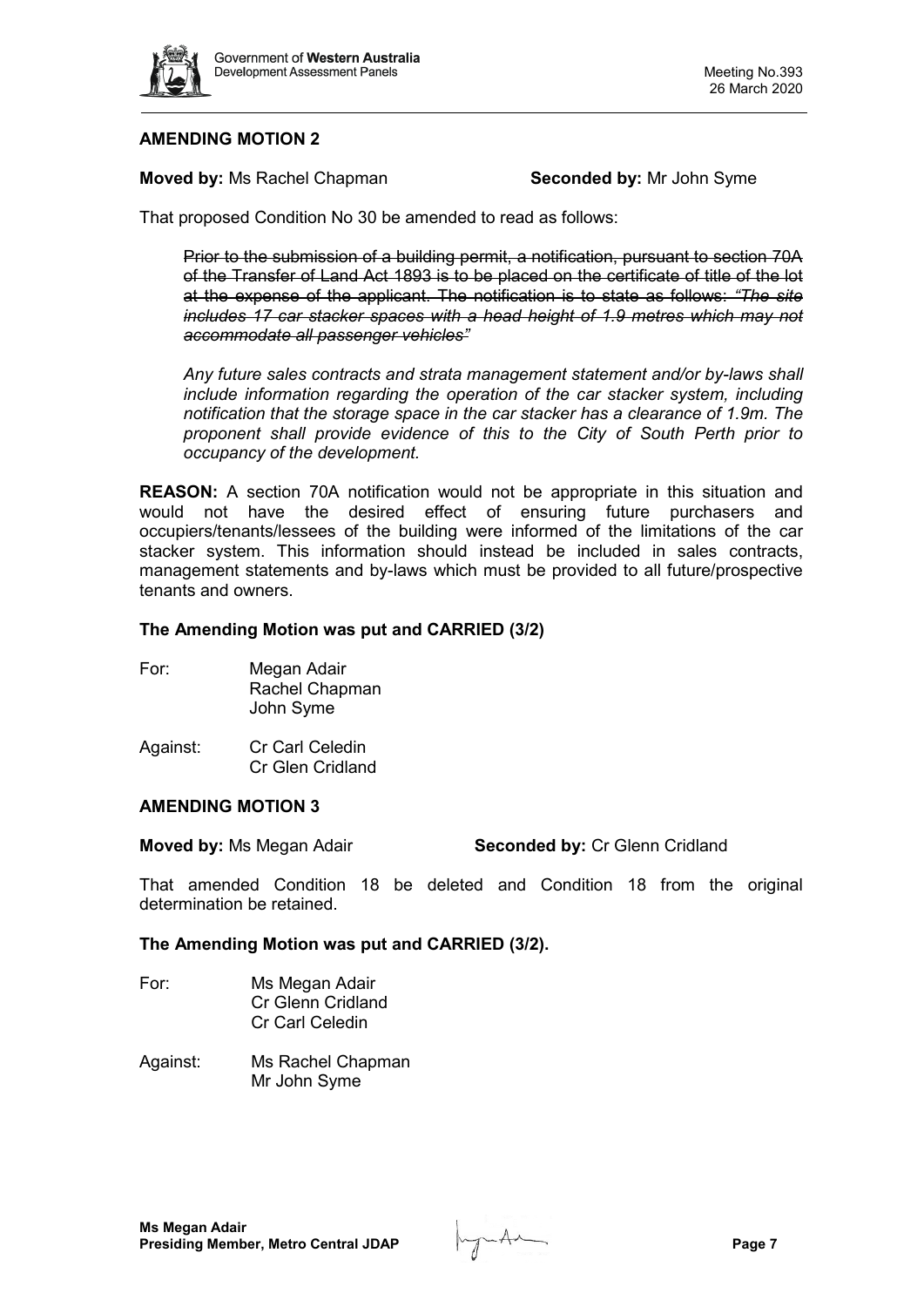

**REASON:** It was determined that the policy of the City of South Perth that clearly outlines the height requirements for car stackers is based on research of Australian car standards and will ensure that cars will be not be damaged during use, as such suitable weight should be given to the policy. It was further considered that apartment owners and occupiers should be encouraged to use the parking provided on site and that it would be an unacceptable outcome for the street and area to include car stackers that may limit usability and result in occupants potentially seeking to park in the street or surrounding area due to lack of adequate parking on site.

## **REPORT RECOMMENDATION (AS AMENDED)**

- 1. **Accept** that the DAP Application reference DAP/18/01428 as detailed on the DAP Form 2 dated 8 January 2020 is appropriate for consideration in accordance with regulation 17 of the *Planning and Development (Development Assessment Panels) Regulations 2011*;
	- 2. **Approve** the DAP Application reference DAP/18/01428 as detailed on the DAP Form 2 dated 8 January 2020 and accompanying plans (**Attachment 1**) approved in accordance with *Clause 68* of the *Planning and Development (Local Planning Schemes) Regulations 2015, Clause 24(1) and 26* of the *Metropolitan Region Scheme,* and the provisions of the *City of South Perth Town Planning Scheme No. 6*, for the request to vary a condition of development approval at Lot 1, No. 127 Melville Parade, Como subject to:

## **Deleted Conditions:**

- 1. The development shall be in accordance with the approved plans unless otherwise authorised by the City of South Perth or the Metro Central JDAP.
- 2. Prior to the issue of a building permit, revised plans shall be submitted, to the satisfaction of the City of South Perth that incorporate the following:
	- (i) Entry area (in the building structure) to be widened as necessary to allow access as required by Australian Standard AS 2890.1 (2004) (Appendix B2.1, B2.2 and B3.2); and
	- (ii) Entry driveway to meet Australian Standard AS 2890.1, Figure 3.3 (p33) sight truncations of 2m x 2.5m at property boundary.
	- (iii) The blind isle at end of property to be recessed 1.3 metres rather than 1.0 metre, as per Australian Standard AS 2890.1, Figure 2.3 (p16), as the Stackers cannot be widened 300mm.

## **Amended Conditions:**

- 9. The use of the café/restaurant shall be limited as follows:
	- (i) The hours of operation for the Café/Restaurant shall be limited to between 7.00am and 4.00pm.
	- (ii) The whole dining area of the café/restaurant use is restricted to 40 square metres of seating area.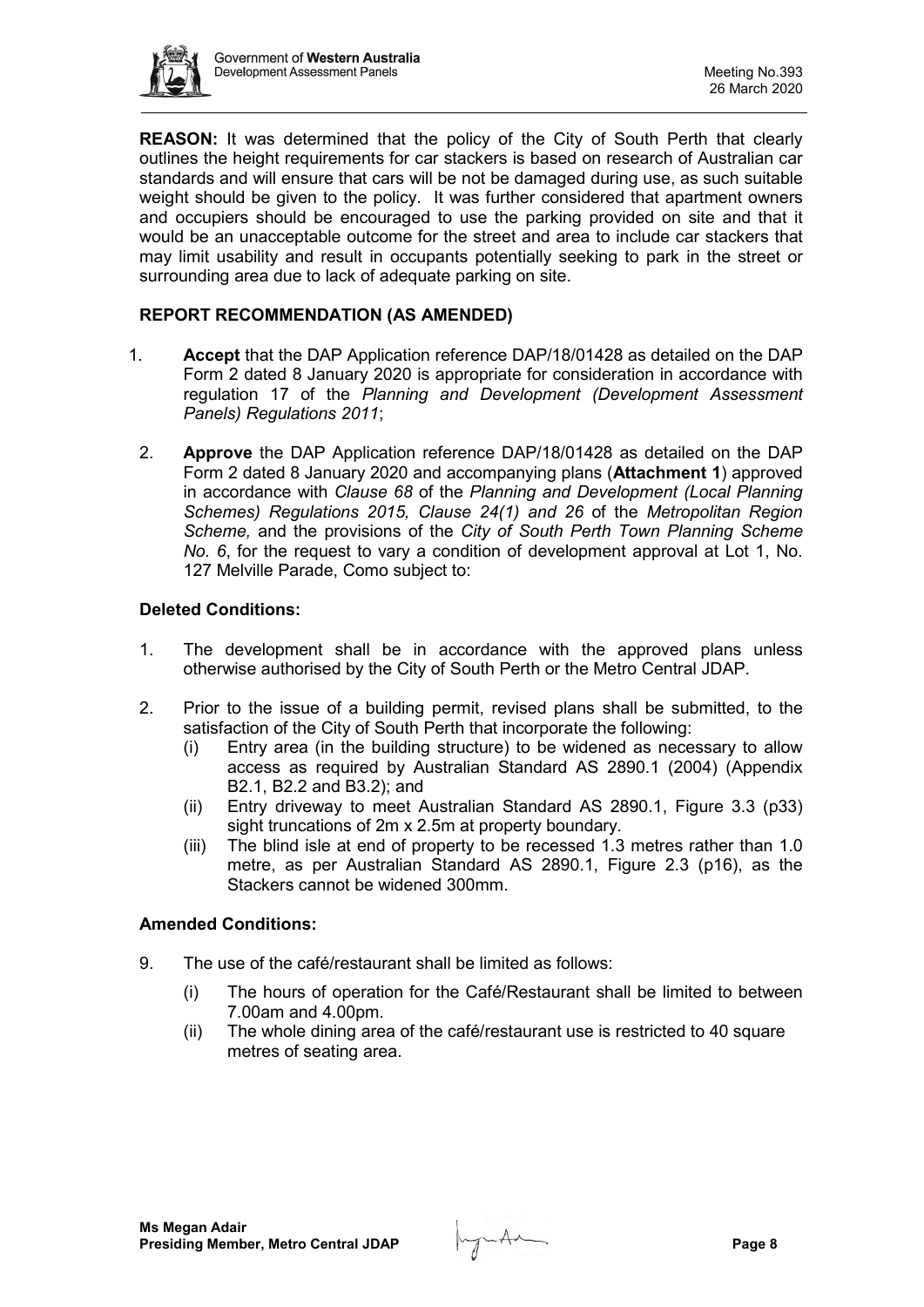

24. Prior to submission of a building permit, an amended Waste Management Plan shall be submitted to the City of South Perth for approval.

Waste Management shall occur in accordance with the approved amended Waste Management Plan.

## **Additional Conditions:**

- 29. If the development the subject of this approval is not substantially commenced within a period of 2 years from today's approval date the approval will lapse and be of no further effect.
- 30. Any future sales contracts and strata management statement and/or bi-laws shall include information regarding the operation of the car stacker system, including notification that the storage space in the car stacker has a clearance of 1.9m. The proponent shall provide evidence of this to the City of South Perth prior to occupancy of the development.

All other conditions and advice notes on the previous approval dated 26 September 2018 shall remain unless altered by this application.

## **The Report Recommendation (as amended) was put and CARRIED UNANIMOUSLY.**

**REASON:** The proposed amendments to the originally approved plans are supported on the basis that the proposal satisfies all of the relevant Element Objectives of the R-Codes (Volume 2), however the reduced height of the car stacker system was not supported as it was contrary to the objectives and intent of the City's policy which specifically seeks to ensure that the use of car stackers does not result in additional demand for off-site car parking to the detriment of other uses and users.

| 9.2 | <b>Property Location:</b>       | Lot 329 (No. 2&2A) Edgecumbe Street, Como      |
|-----|---------------------------------|------------------------------------------------|
|     | <b>Development Description:</b> | Amendments to Mixed Development (19 Multiple   |
|     |                                 | Dwellings, Café or Yoga Room) in a 6-Storey    |
|     |                                 | Building with Roof Terrace plus Basement Level |
|     | <b>Proposed Amendments:</b>     | Amendments to development plans                |
|     | Applicant:                      | <b>Urbis</b>                                   |
|     | Owner:                          | Casoli Investments Pty Ltd                     |
|     | Responsible Authority:          | City of South Perth                            |
|     | DAP File No:                    | DAP/18/01395                                   |

## **REPORT RECOMMENDATION**

#### **Moved by:** Nil **Seconded by:** Nil

1. **Accept** that the DAP Application reference DAP/18/01395 as detailed on the DAP Form 2 dated 17 January 2020 is appropriate for consideration in accordance with regulation 17 of the *Planning and Development (Development Assessment Panels) Regulations 2011*;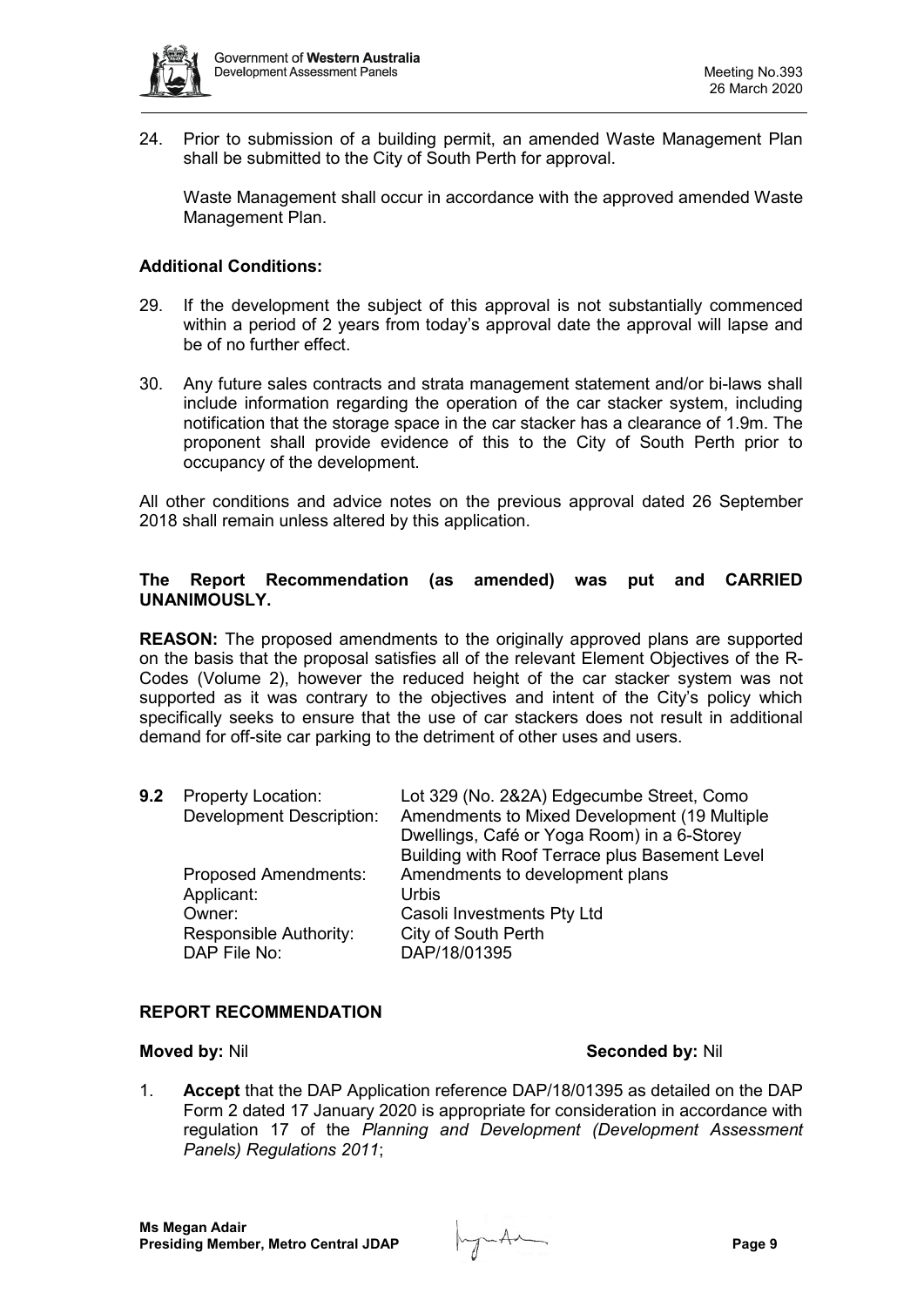

2. **Approve** the DAP Application reference DAP/18/01395 as detailed on the DAP Form 2 dated 17 January 2020 and accompanying plans (Attachment 1) in accordance with Clause 68 of Schedule 2 (Deemed Provisions) of the *Planning and Development (Local Planning Schemes) Regulations 2015* and the provisions of the *City of South Perth Town Planning Scheme No. 6* and pursuant to clause 24(1) and 26 of the *Metropolitan Region Scheme*, for the proposed minor amendment to the approved development plans at Lot 329, No. 2 and 2A Edgecumbe Street, Como, subject to:

## **Amended Conditions**

- 2. The ground floor commercial tenancy marked as "Hole-in-the-Wall Café" shall be restricted to the use of Take-Away Food Outlet. Incidental dining area and end-of-trip facilities may be included to the satisfaction of the City. The ground floor Communal Area and outdoor dining area are not approved to be used by the commercial tenancy.
- 20. Prior to the submission of a Building Permit application, the applicant must be in receipt of an approved "Crossings Application", that confirms the design is to the satisfaction of the City.
- 24. Prior to the submission of a Building Permit application, the applicant must be in receipt of an approved "Stormwater Drainage Application", that confirms the design is to the satisfaction of the City.
- 27. The hours of operation for the Take-Away Food Outlet shall be limited to between 6.30am and 5.00pm.

#### **New Conditions**

- 28. Prior to the submission of an occupancy permit application, a Section 70A of the *Transfer of Land Act 1893* is to be placed on the certificate of title of the lot at the expense of the applicant. The Notification is to state as follows: "*This lot is in the vicinity of a transport corridor and is affected, or may in the future be affected, by transport noise. Transport noise levels may rise or fall over time depending on the type and volume of traffic*".
- 29. Prior to the submission of a building permit application, certification from a qualified acoustic consultant is to be submitted confirming the noise level targets in State Planning Policy 5.4 – Road and Rail Noise (2019) have been achieved. This certification must be provided to City of South Perth.

All other conditions and requirements detailed on the previous approval dated 18 July 2018 shall remain unless altered by this application.

#### **The Report Recommendation LAPSED for want of a mover and a seconder.**